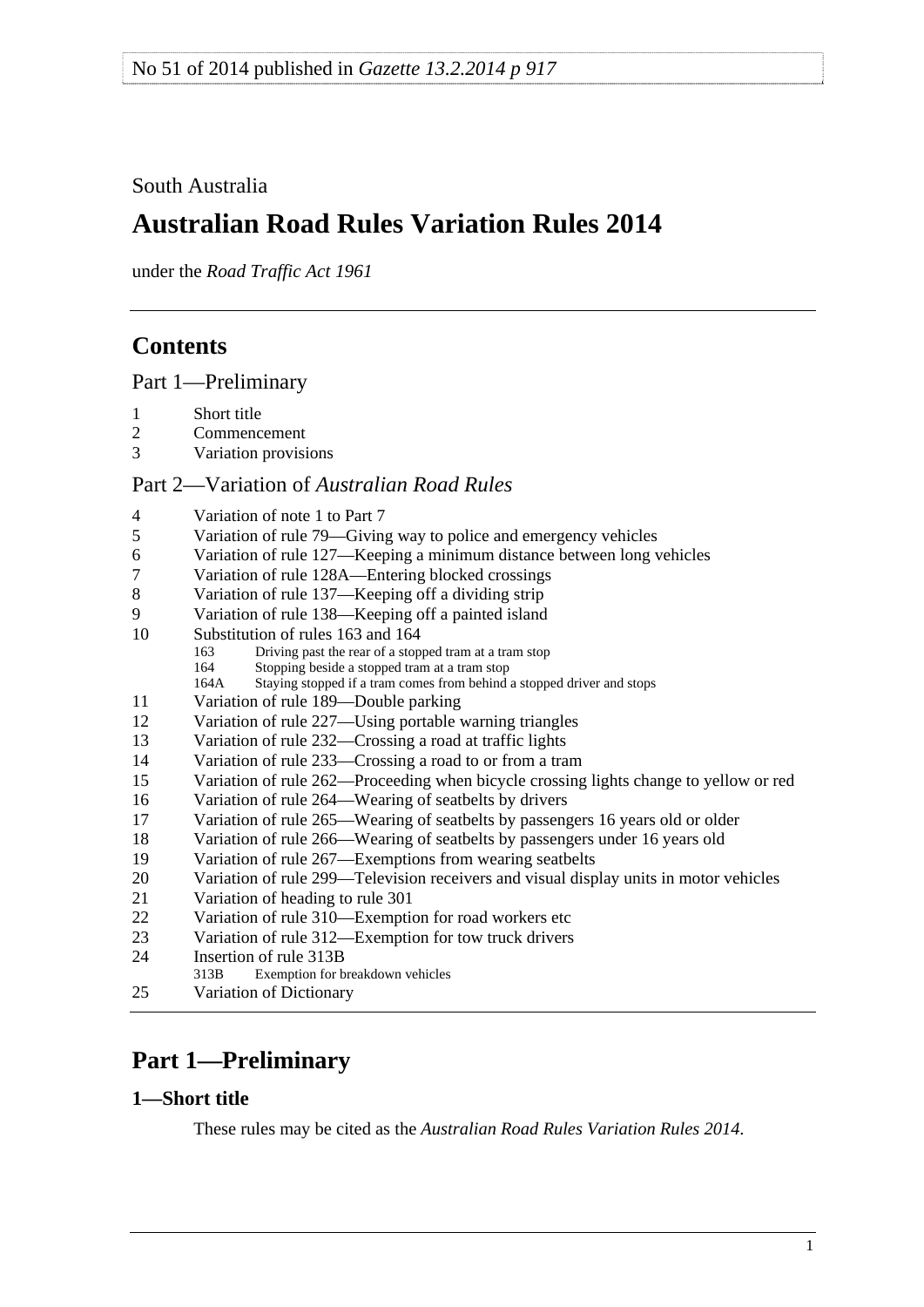#### <span id="page-1-0"></span>**2—Commencement**

These rules will come into operation on 2 March 2014.

#### **3—Variation provisions**

In these rules, a provision under a heading referring to the variation of specified rules varies the rules so specified.

## **Part 2—Variation of** *Australian Road Rules*

### **4—Variation of note 1 to Part 7**

Part 7, note 1 following the heading to Part 7, last dot point—delete "rule 164" and substitute:

rules 163, 164 and 164A

### **5—Variation of rule 79—Giving way to police and emergency vehicles**

Rule 79(2)—after "other rule" insert:

of the *[Australian Road Rules](http://www.legislation.sa.gov.au/index.aspx?action=legref&type=subordleg&legtitle=Australian%20Road%20Rules)*

### **6—Variation of rule 127—Keeping a minimum distance between long vehicles**

 (1) Rule 127(2), definition of *required minimum distance*—delete the definition and substitute:

#### *required minimum distance* means:

- (a) for a road train that is behind a long vehicle—200 metres or, if another law of this jurisdiction specifies a different distance, that distance; or
- (b) for a long vehicle other than a road train that is behind a long vehicle—60 metres or, if another law of this jurisdiction specifies a different distance, that distance.
- (2) Rule 127(2), definition of *road train area*—delete the definition

#### **7—Variation of rule 128A—Entering blocked crossings**

Rule 128A—after its present contents (including the examples and note), now to be designated as subrule (1), insert:

- (2) Despite subrule (1), a driver may enter a children's crossing or a pedestrian crossing if:
	- (a) the crossing is immediately before an intersection that does not have traffic lights; and
	- (b) the crossing is not blocked; and
	- (c) before entering the crossing, the driver gives way to any pedestrian on the crossing.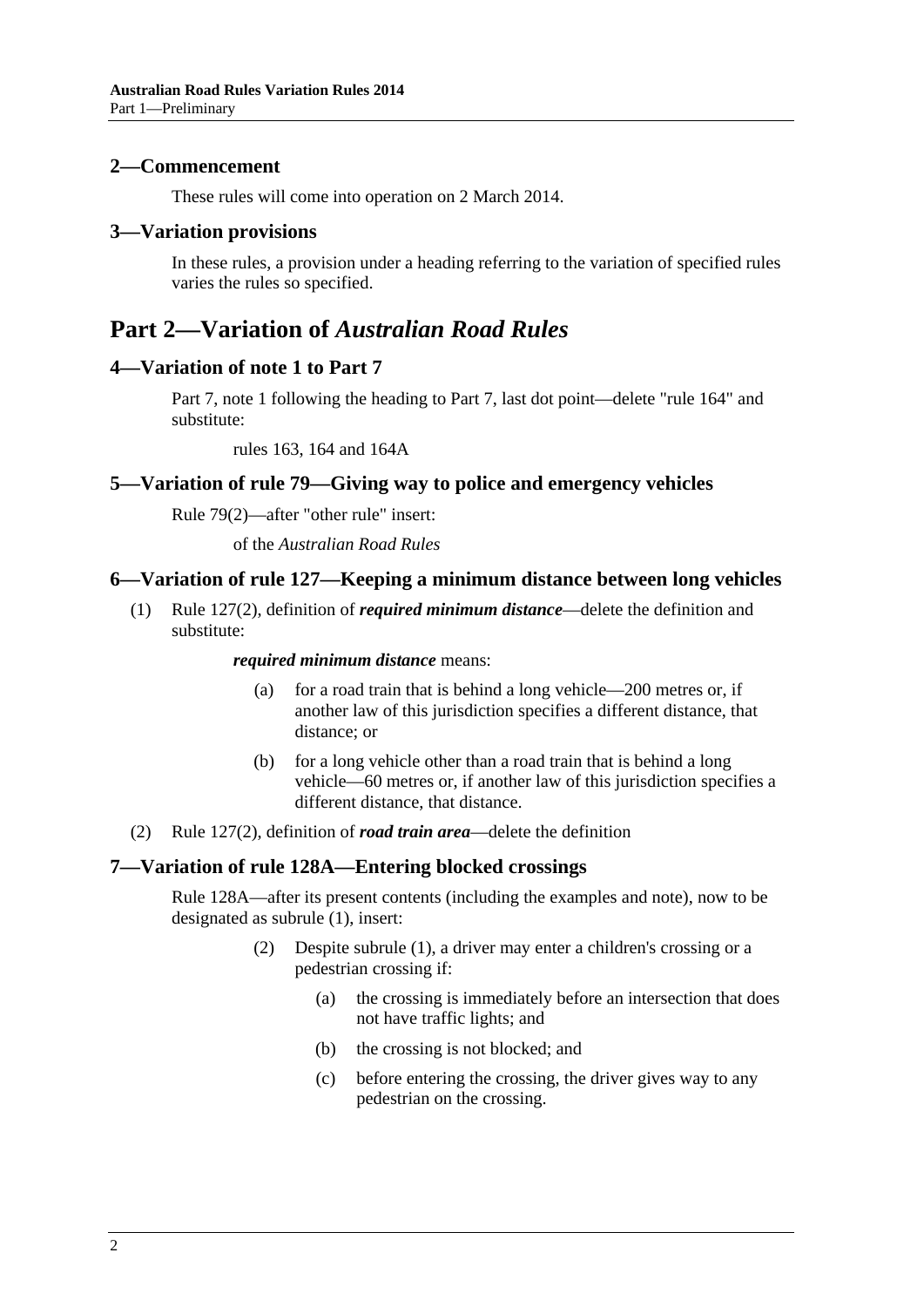### <span id="page-2-0"></span>**8—Variation of rule 137—Keeping off a dividing strip**

Rule 137—after subrule (2), including the notes, insert:

 (2A) For the purposes of subrule (2), a dividing strip is to be treated as being at the same level as the road even if it contains 1 or more raised pavement bars or markers.

### **9—Variation of rule 138—Keeping off a painted island**

Rule 138(3)—after examples 1 and 2 insert:

In these examples, vehicle B is contravening the rule.

#### **10—Substitution of rules 163 and 164**

Rules 163 and 164—delete the rules and substitute:

#### **163—Driving past the rear of a stopped tram at a tram stop**

- (1) A driver must comply with this rule if:
	- (a) the driver is driving behind the rear of a tram travelling in the same direction as the driver; and
	- (b) the tram stops at a tram stop, except at the far left side of the road; and
	- (c) there is no safety zone, dividing strip or traffic island between the tram and the part of the road where the driver is driving; and
	- (d) there is no other law of this jurisdiction (other than [subrule \(5\)](#page-2-0)) that permits the driver to pass the tram without stopping.

Offence provision.

**Note—** 

*Dividing strip*, *traffic island* and *tram stop* are defined in the dictionary, and *safety zone* is defined in rule 162.

- (2) The driver must stop before passing the rear of the tram.
- (3) After stopping in accordance with [subrule \(2\),](#page-2-0) the driver must not proceed if:
	- (a) 1 or more of the doors on the side of the tram closest to the driver are open or opening; or
	- (b) a pedestrian is entering or crossing the road between the tram tracks and the far left side of the road.
- (4) After stopping in accordance with [subrule \(2\),](#page-2-0) if the tram remains at the tram stop and subrules  $(3)(a)$  and  $(b)$  do not apply, the driver must not proceed past the tram at a speed greater than 10 kilometres per hour.
- (5) However, [subrules \(2\), \(3\)](#page-2-0) and [\(4\)](#page-2-0) do not apply if the driver is directed to drive past the tram by an authorised person.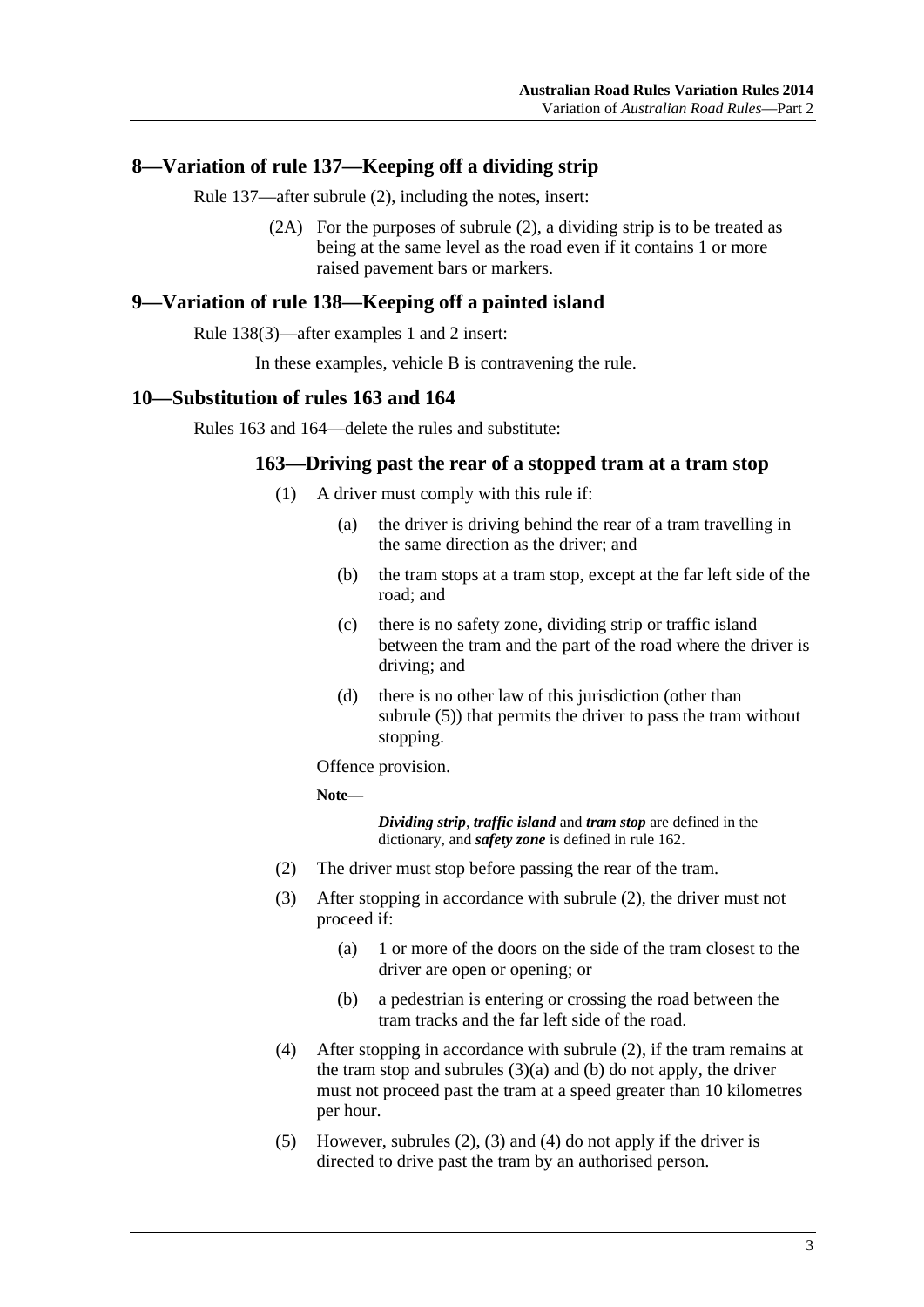<span id="page-3-0"></span>(6) In this rule:

*tram* includes a bus travelling along tram tracks.

#### **164—Stopping beside a stopped tram at a tram stop**

- (1) A driver must comply with this rule if:
	- (a) the driver is driving alongside, or overtaking, a tram travelling in the same direction as the driver; and
	- (b) the tram stops at a tram stop, except at the far left side of the road; and
	- (c) there is no safety zone, dividing strip or traffic island between the tram and the part of the road where the driver is driving; and
	- (d) there is no other law of this jurisdiction (other than [subrule](#page-3-0)  [\(5\)](#page-3-0)) that permits the driver to pass the tram without stopping.

Offence provision.

**Note—** 

*Dividing strip*, *traffic island* and *tram stop* are defined in the dictionary, and *safety zone* is defined in rule 162.

- (2) The driver must stop.
- (3) After stopping in accordance with [subrule \(2\),](#page-3-0) the driver must not proceed if:
	- (a) 1 or more of the doors on the side of the tram closest to the driver are open or opening; or
	- (b) a pedestrian is entering or crossing the road between the tram tracks and the far left side of the road.
- (4) After stopping in accordance with [subrule \(2\),](#page-3-0) if the tram remains at the tram stop and subrules  $(3)(a)$  and  $(b)$  do not apply, the driver must not proceed past the tram at a speed greater than 10 kilometres per hour.
- (5) However, [subrules \(2\), \(3\)](#page-3-0) and [\(4\)](#page-3-0) do not apply if the driver is directed to drive past the tram by an authorised person.
- (6) In this rule:

*tram* includes a bus travelling along tram tracks.

### **164A—Staying stopped if a tram comes from behind a stopped driver and stops**

- (1) A driver must comply with this rule if:
	- (a) the driver is stopped beside a tram stop; and
	- (b) a tram stops at the tram stop, except at the far left side of the road; and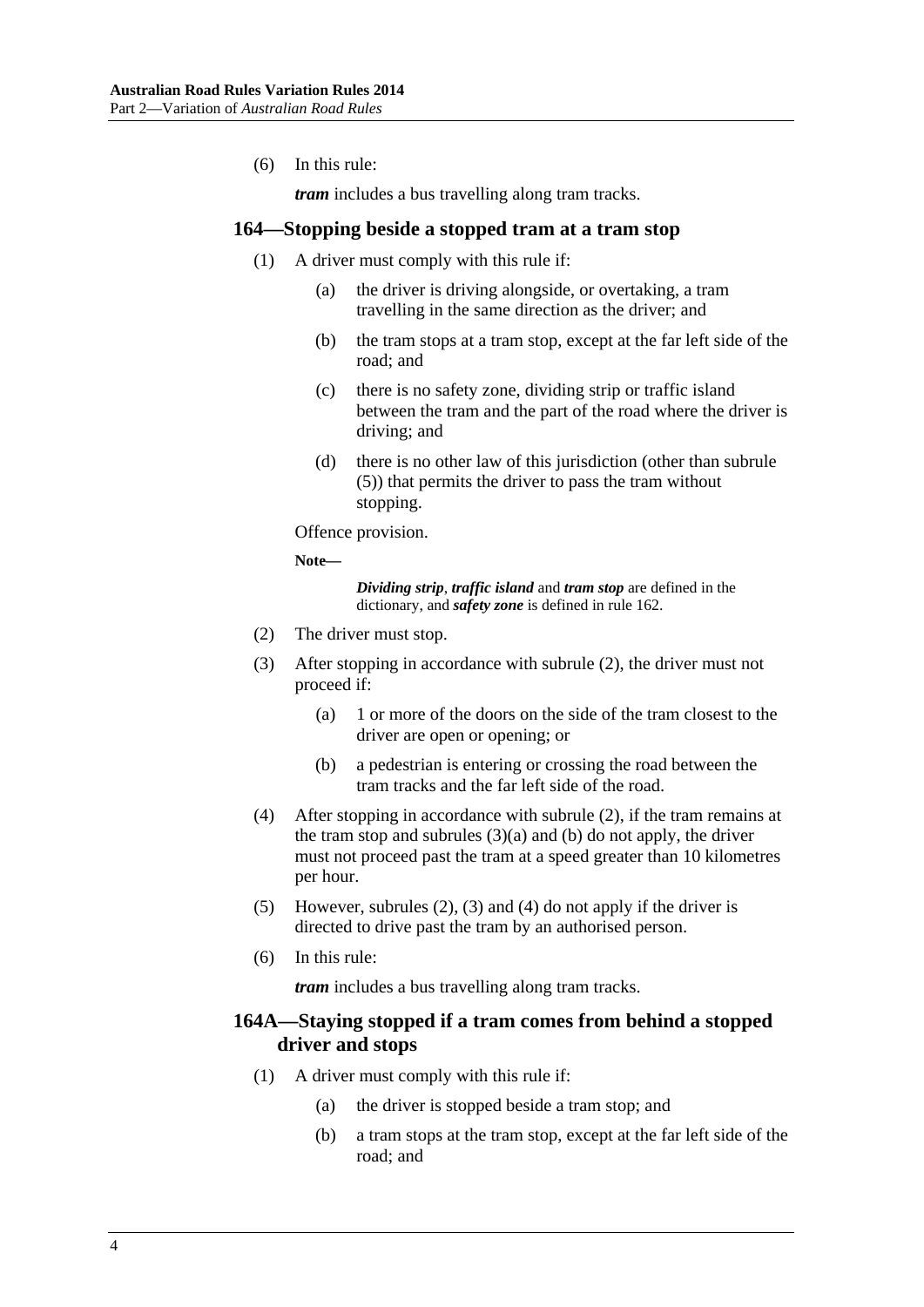- <span id="page-4-0"></span> (c) there is no safety zone, dividing strip or traffic island between the tram and the part of the road where the driver is driving; and
- (d) there is no other law of this jurisdiction (other than [subrule \(4\)](#page-4-0)) that permits the driver to proceed past the tram.

Offence provision.

**Note—** 

*Dividing strip*, *traffic island* and *tram stop* are defined in the dictionary, and *safety zone* is defined in rule 162.

- (2) The driver must not proceed if:
	- (a) 1 or more of the doors on the side of the tram closest to the driver are open or opening; or
	- (b) a pedestrian is entering or crossing the road between the tram tracks and the far left side of the road.
- (3) If the tram remains at the tram stop and [subrules \(2\)\(a\)](#page-4-0) and [\(b\)](#page-4-0) do not apply, the driver must not proceed past the tram at a speed greater than 10 kilometres per hour.
- (4) However, [subrules \(2\)](#page-4-0) and [\(3\)](#page-4-0) do not apply if the driver is directed to proceed past the tram by an authorised person.
- (5) In this rule:

*tram* includes a bus travelling along tram tracks.

#### **11—Variation of rule 189—Double parking**

- (1) Rule 189(1)—delete subrule (1), including the note, and substitute:
	- (1) A driver must not stop on a road if to do so would put any part of the vehicle that he or she is driving between a vehicle that is parked on the road and the centre of the road.

Offence provision.

**Examples—** 

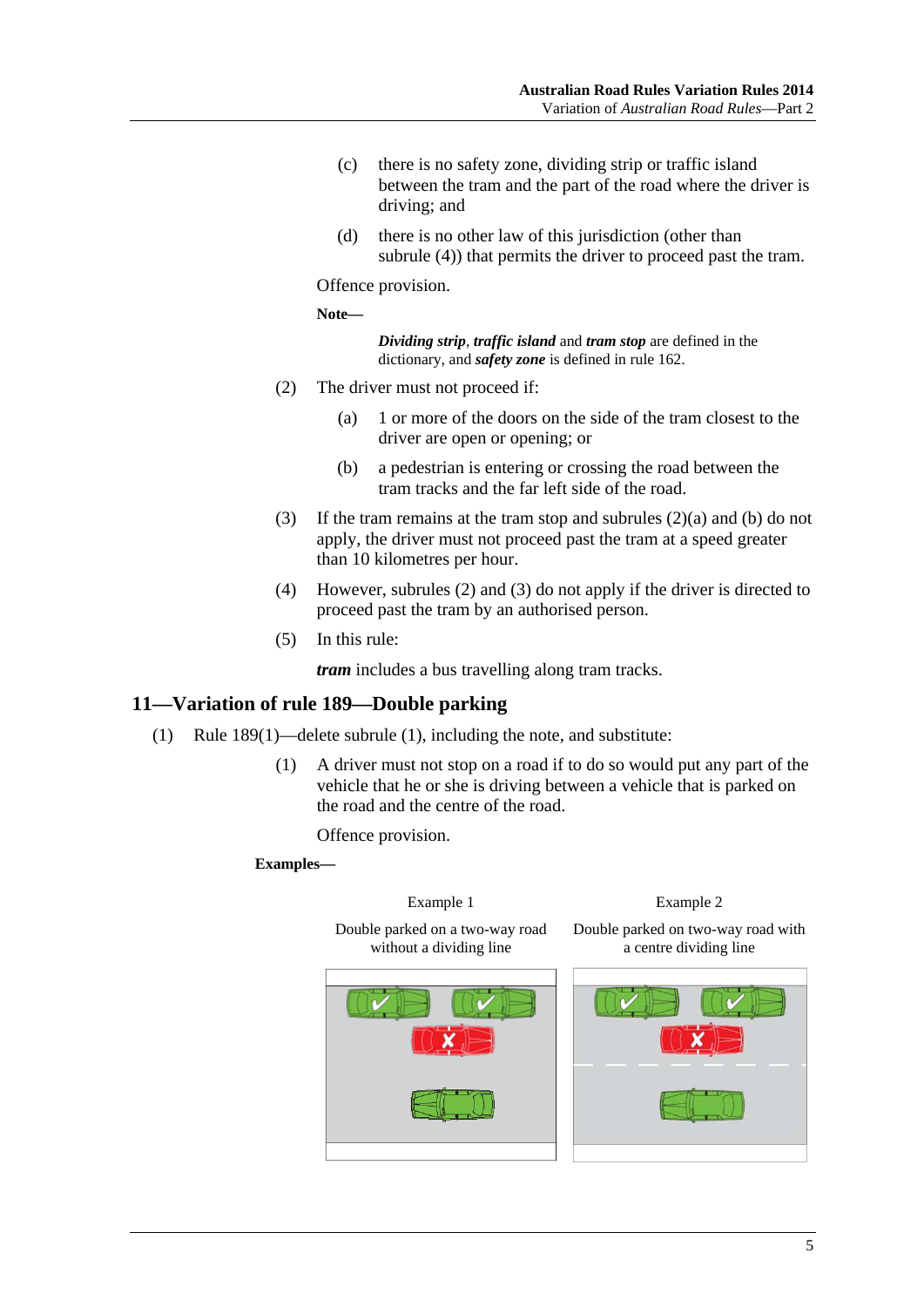<span id="page-5-0"></span>

In the examples, the vehicle marked with an "X" is stopped in contravention of this rule.

 (2) Rule 189(2), examples—delete the examples and the sentences at the foot of the examples and substitute:

#### **Example—**



In the example, the angle-parked vehicles are not stopped in contravention of this rule.

### **12—Variation of rule 227—Using portable warning triangles**

- (1) Rule 227—delete subrules (2) to (5) (inclusive) including the note at the foot of subrule (5), and substitute:
	- (2) If the driver stops on a road, or if some or all of any load being carried by the vehicle falls on to a road, at a place where the speed limit is 80 kilometres per hour or more and the vehicle is not visible at any time for at least 300 metres in all directions from that place, the driver must use at least 3 portable warning triangles, placed in accordance with [subrule \(4\)](#page-6-0), to warn other road users of the vehicle or load.

Offence provision.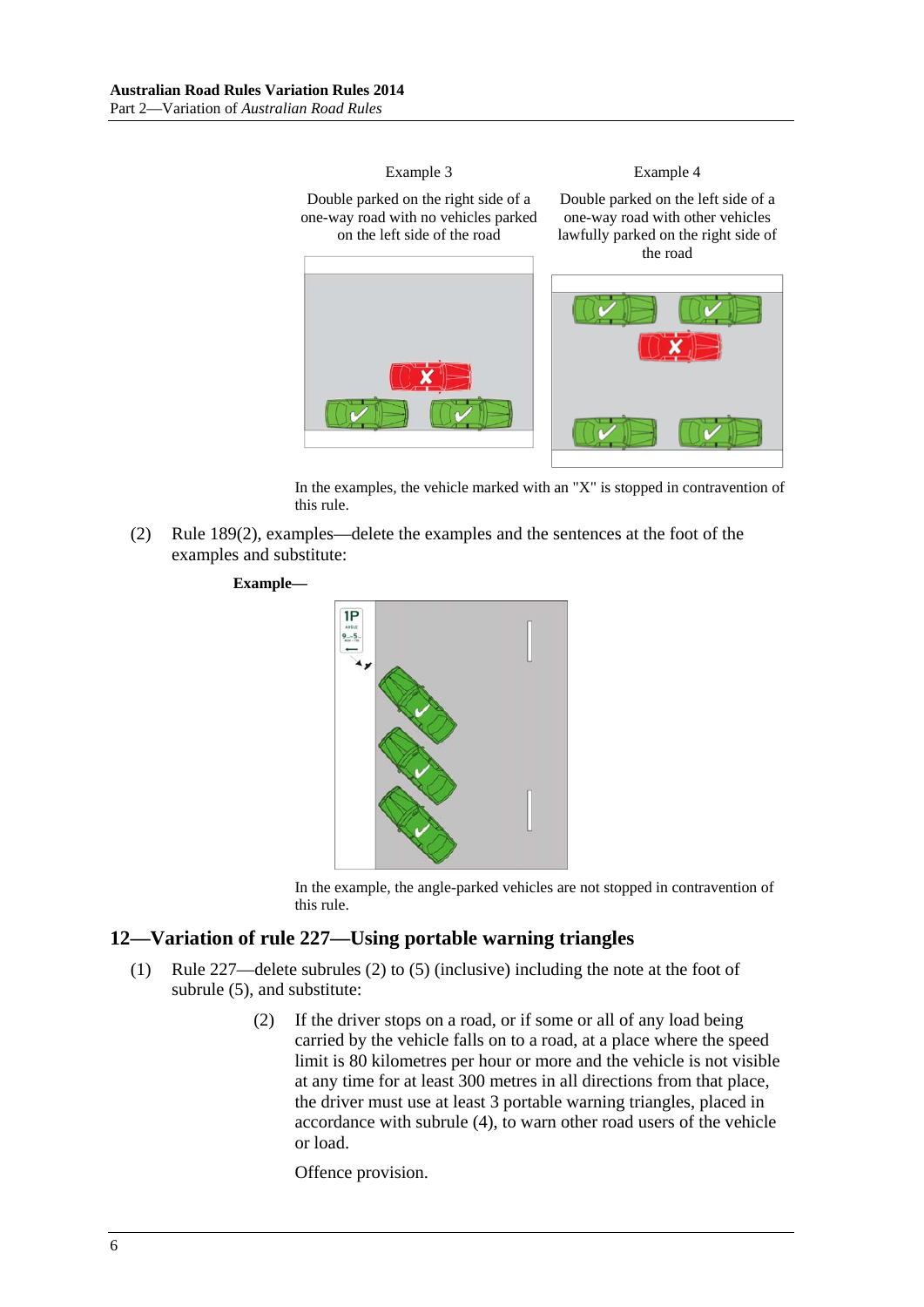<span id="page-6-0"></span>**Note 1—** 

*Portable warning triangle* is defined in the dictionary, *road* is defined in subrule (7) and *road user* is defined in rule 14.

```
Note 2—
```
See rule 220 for the requirement to operate certain lights on vehicles that are stopped.

 (3) If the driver stops on a road, or if some or all of any load being carried by the vehicle falls on to a road, at a place where the speed limit is less than 80 kilometres per hour and the vehicle is not visible at any time for at least 200 metres in all directions from that place, the driver must use at least 3 portable warning triangles, placed in accordance with [subrule \(5\)](#page-6-0), to warn other road users of the vehicle or load.

Offence provision.

- (4) For the purposes of [subrule \(2\)](#page-5-0), the driver must:
	- (a) place 1 triangle at least 200 metres, but not over 250 metres, behind the vehicle or fallen load; and
	- (b) if the vehicle or fallen load is on a one-way or divided road, place 1 triangle between the triangle required by [paragraph](#page-6-0)  [\(a\)](#page-6-0) and the vehicle or fallen load; and
	- (c) if the vehicle or fallen load is not on a one-way or divided road, place 1 triangle at least 200 metres, but not over 250 metres, in front of the vehicle or fallen load; and
	- (d) place 1 triangle at the side of the vehicle, or fallen load, in a position that gives sufficient warning to other road users of the position of the vehicle or fallen load.

#### **Note—**

*One-way road* is defined in the dictionary and *divided road* is defined in [subrule \(7\).](#page-7-0)

- (5) For the purposes of [subrule \(3\)](#page-6-0), the driver must:
	- (a) place 1 triangle at least 50 metres, but not over 150 metres, behind the vehicle or fallen load; and
	- (b) if the vehicle or fallen load is on a one-way or divided road, place 1 triangle between the triangle required by [paragraph \(a\)](#page-6-0) and the vehicle or fallen load; and
	- (c) if the vehicle or fallen load is not on a one-way or divided road, place 1 triangle at least 50 metres, but not over 150 metres, in front of the vehicle or fallen load; and
	- (d) place 1 triangle at the side of the vehicle, or fallen load, in a position that gives sufficient warning to other road users of the position of the vehicle or fallen load.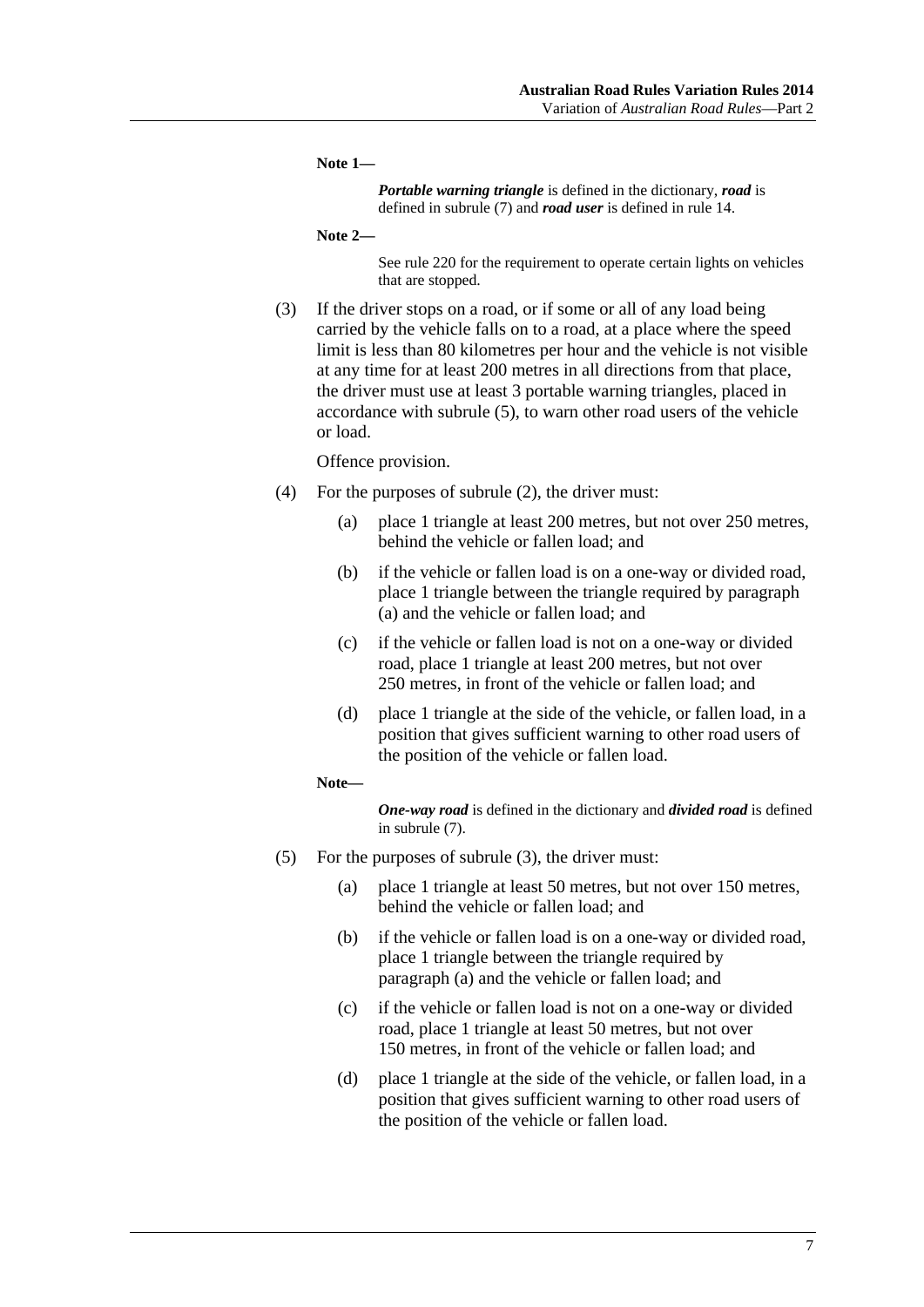- <span id="page-7-0"></span> (6) A reference to "the vehicle or fallen load" in [subrules \(4\)](#page-6-0) and [\(5\)](#page-6-0) is to be read as a reference to "the vehicle or fallen load, as the case may be".
- (7) In this rule:

*divided road* means any length of a two-way road that has a median strip.

*road* does not include a road-related area, but includes any shoulder of the road.

**Note 1—** 

*Two-way road* and *median strip* are defined in the dictionary, *road-related area* is defined in rule 13, and *shoulder* is defined in rule 12.

**Note 2—** 

Although the presence of a median strip is necessary to establish that a road is a divided road, for the purposes of this rule the median strip is not part of the road (as it is a road-related area).

### **13—Variation of rule 232—Crossing a road at traffic lights**

(1) Rule 232(3)(b)—delete "nearest" and substitute:

far

- (2) Rule 232(3)—delete "Offence provision."
- (3) Rule 232—after subrule (3), including the note, insert:
	- (3A) Despite subrule (3), in the circumstances set out in that subrule the pedestrian may instead return to the side of the road, or to the safety area, that he or she has just left, but only if:
		- (a) at the time the lights change, that side or safety area is closer to him or her than the side or safety area (whichever is the closer) that he or she was heading for at that time; and
		- (b) he or she does not stay on the road for longer than is necessary to return to that side or safety area.
- (4) Rule 232(4)—delete "Offence provision."

#### **14—Variation of rule 233—Crossing a road to or from a tram**

Rule 233(5), note 2—delete "164" and substitute:

164A

### **15—Variation of rule 262—Proceeding when bicycle crossing lights change to yellow or red**

(1) Rule 262(2)(b)—delete "nearest" and substitute:

far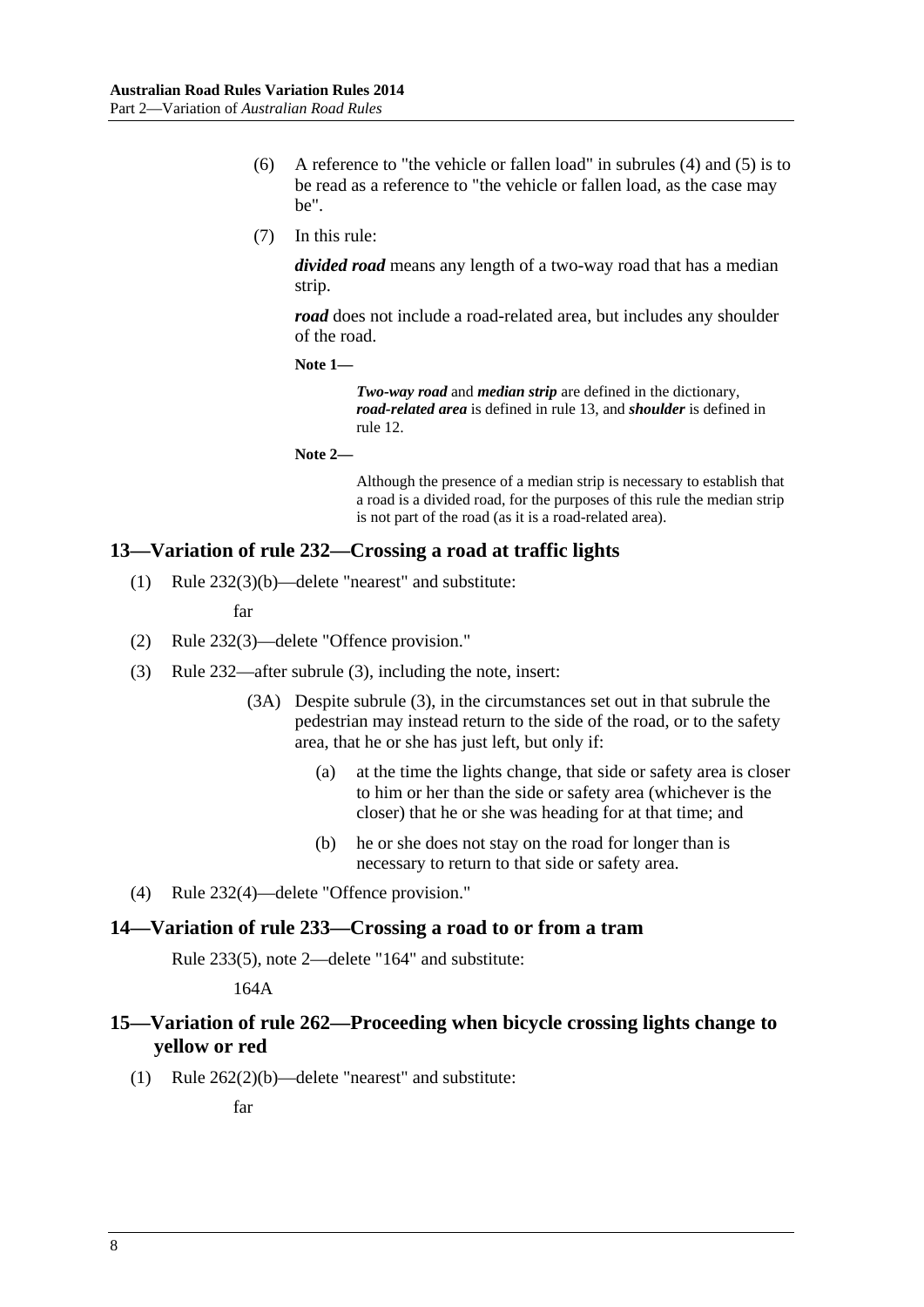- <span id="page-8-0"></span> (2) After rule 262(2), including the note, insert:
	- (2A) Despite subrule (2), in the circumstances set out in that subrule the rider may instead return to the side of the road, or to the safety area, that he or she has just left, but only if:
		- (a) at the time the lights change, that side or safety area is closer to him or her than the side or safety area (whichever is the closer) that he or she was heading for at that time; and
		- (b) he or she does not stay on the road for longer than is necessary to return to that side or safety area.

#### **16—Variation of rule 264—Wearing of seatbelts by drivers**

(1) Rule 264(1)—delete "a seatbelt" and substitute:

an approved seatbelt

(2) Rule 264(1), note—before "*motor vehicle*" insert:

#### *approved seatbelt*,

### **17—Variation of rule 265—Wearing of seatbelts by passengers 16 years old or older**

(1) Rule  $265(2)(a)$ —delete "a seatbelt" and substitute:

an approved seatbelt

(2) Rule 265(2)—at the foot of subrule (2) insert:

**Note—** 

*Approved seatbelt* is defined in the dictionary.

### **18—Variation of rule 266—Wearing of seatbelts by passengers under 16 years old**

(1) Rule 266(2B)(b)—delete "a seatbelt" and substitute:

an approved seatbelt

(2) Rule 266(2B), note 1—after "subrule 7" insert:

, *approved seatbelt* is defined in the dictionary

- (3) Rule 266(3A)—delete subrule (3A) and substitute:
	- (3A) A passenger who is 4 years old or older, but is less than 7 years old, must not be in the front row of a motor vehicle that has 2 or more rows of seats unless in the row or rows behind the front row:
		- (a) all of the other seats are occupied by passengers who are also less than 7 years old; or
		- (b) there is no empty seating position in which the passenger can sit in accordance with this rule.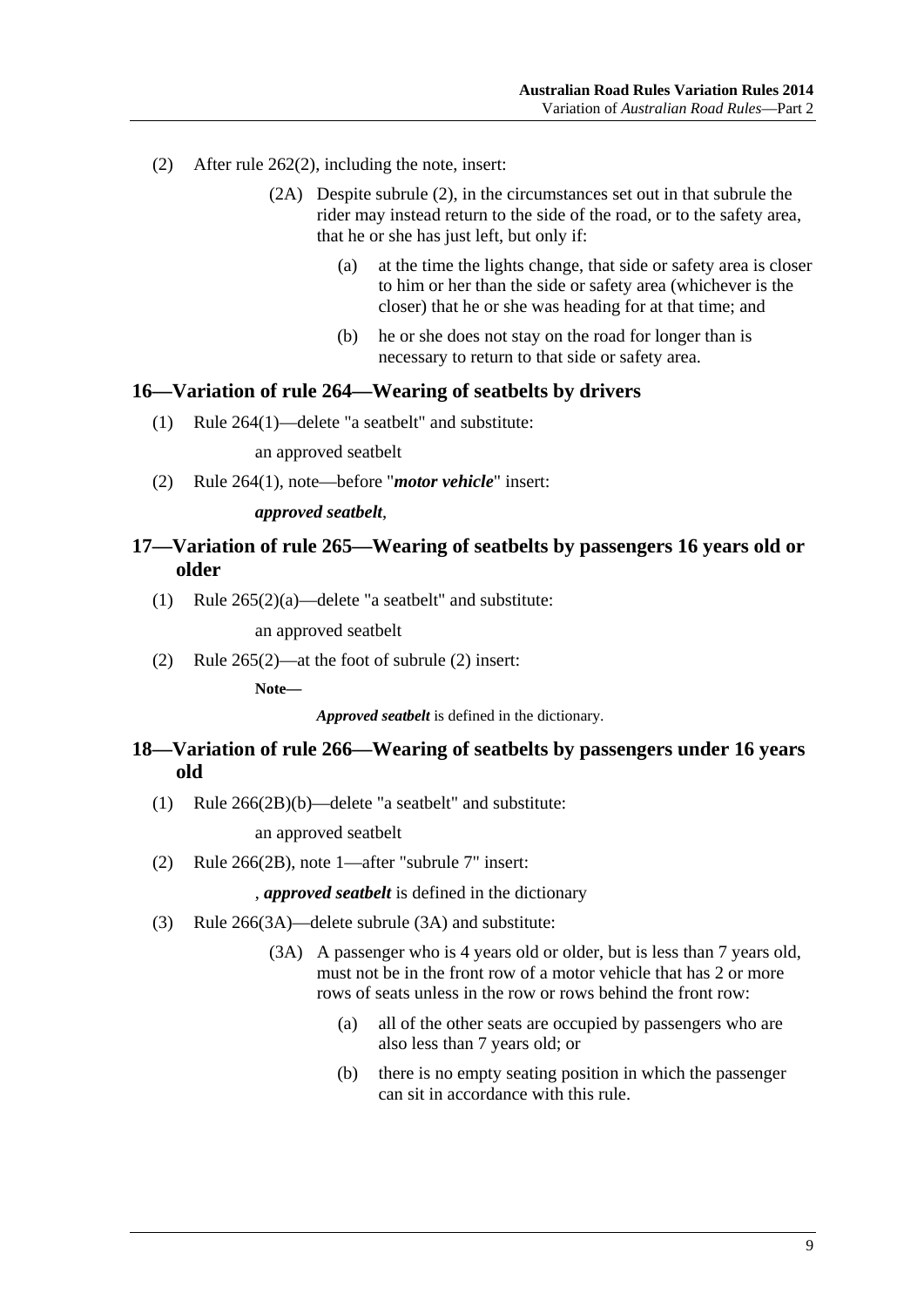#### **Example—**

This subrule would permit a 6 year old to sit in the front row of a vehicle that has 2 rows of seats if 2 occupied approved child restraints in the back row encroached on an empty seating position between them in a way that made it impossible for another approved child restraint or booster seat to be placed in that position.

<span id="page-9-0"></span>(4) Rule  $266(4)(b)(i)$ —before "seatbelt" insert:

approved

(5) Rule 266(5), note 2—delete "a seatbelt" and substitute:

an approved seatbelt

(6) Rule 266(5A)—delete "a seatbelt" second occurring and substitute:

an approved seatbelt

(7) Rule 266(6)(b)—before "seatbelt" insert:

approved

#### **19—Variation of rule 267—Exemptions from wearing seatbelts**

- (1) Rule 267(1)(b)—delete paragraph (b) and substitute:
	- (b) the person is a passenger in or on a motor vehicle with 2 or more rows of seats and there is not another law of this jurisdiction permitting the person to sit in the front row of seats, and the person is not in the front row of seats.
- (2) Rule 267(3)(a)—after "vehicle in" insert:

or on

(3) Rule 267(3A)(a)—after "passenger in" insert:

or on

(4) Rule 267(4)—after "vehicle in" insert:

or on

(5) Rule 267(5)(a)—after "passenger in" insert:

or on

### **20—Variation of rule 299—Television receivers and visual display units in motor vehicles**

Rule 299(2)—after paragraph (a) insert:

 (ab) the vehicle is a motor bike and the visual display unit is, or is part of, a driver's aid, and the driver is not holding the visual display unit in his or her hand; or

#### **21—Variation of heading to rule 301**

Heading to rule 301—delete "driving" and substitute:

in or on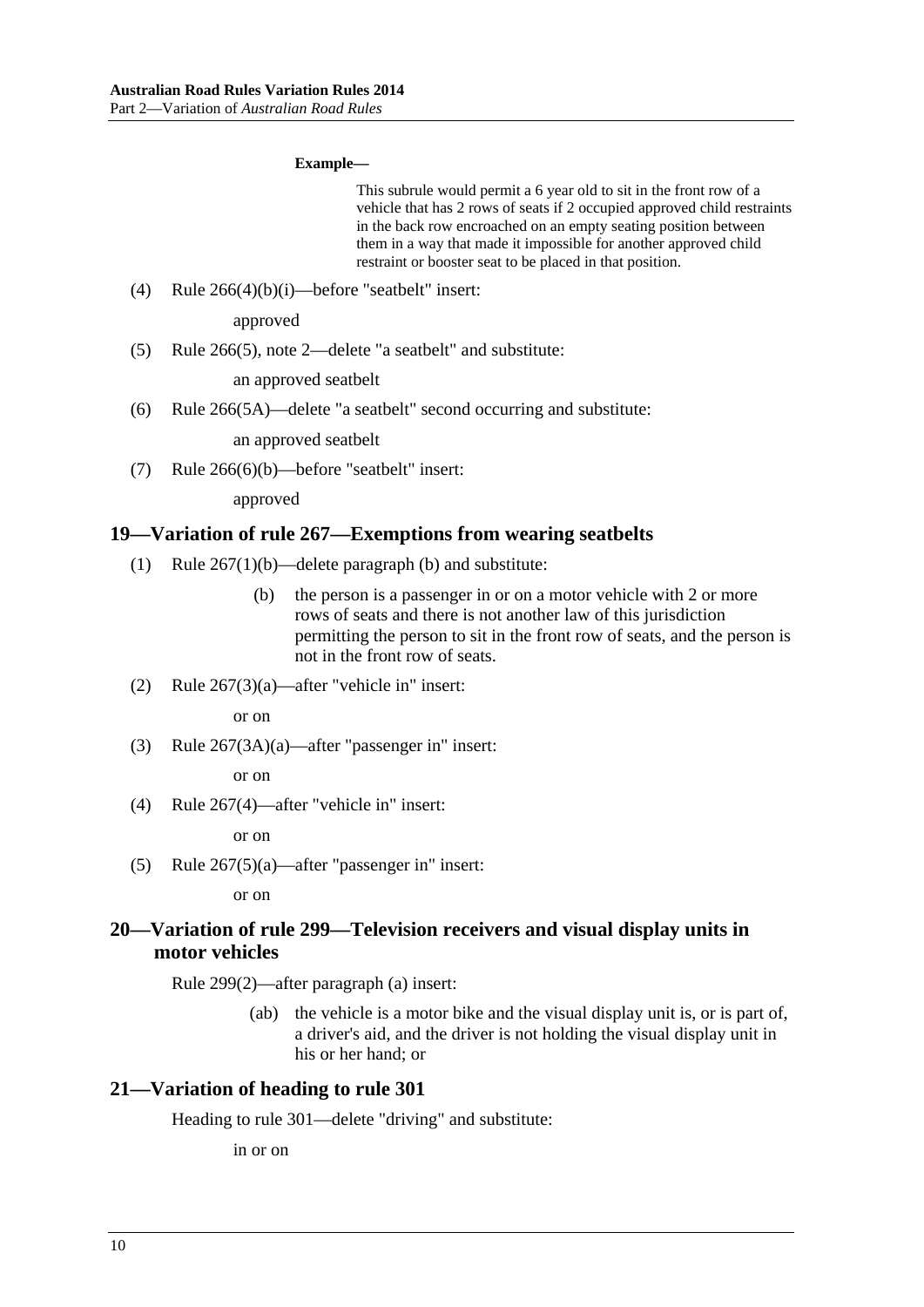### <span id="page-10-0"></span>**22—Variation of rule 310—Exemption for road workers etc**

Rule 310(2), first dot point—delete the item at the first dot point and substitute:

 • Part 4 (Making turns), Division 1 (Left turns) and Division 2 (Right turns)

### **23—Variation of rule 312—Exemption for tow truck drivers**

Rule 312(2), second dot point—after "Traffic lights" insert:

, traffic arrows

### **24—Insertion of rule 313B**

After rule 313A insert:

#### **313B—Exemption for breakdown vehicles**

- (1) Another law of this jurisdiction may provide that a provision mentioned in [subrule \(2\)](#page-10-0) does not apply to the driver of a breakdown vehicle while:
	- (a) the driver is engaged in repairing a disabled vehicle or is assisting a person to gain access to a vehicle in which the person has locked his or her vehicle access key; and
	- (b) the driver is unable to comply with the provision; and
	- (c) the breakdown vehicle is displaying a flashing light; and
	- (d) the driver is acting safely.
- (2) For [subrule \(1\)](#page-10-0), the provisions are as follows:
	- rule 137 (Keeping off dividing strips)
	- rule 138 (Keeping off a painted island)
	- rule 147 (Moving from one marked lane to another marked lane across a continuous line separating the lanes)
	- rule 197 (Stopping on a path, dividing strip, nature strip or painted island)
	- rule 288(1) (Driving on a path)
	- rule 289 (Driving on a nature strip)
	- rule 290 (Driving on a traffic island).
- (3) In this rule:

*breakdown vehicle* means any vehicle driven by a person who is:

- (a) a breakdown worker; and
- (b) driving the vehicle in the course of his or her duties as a breakdown worker.

**Note 1—** 

*Vehicle* is defined in rule 15.